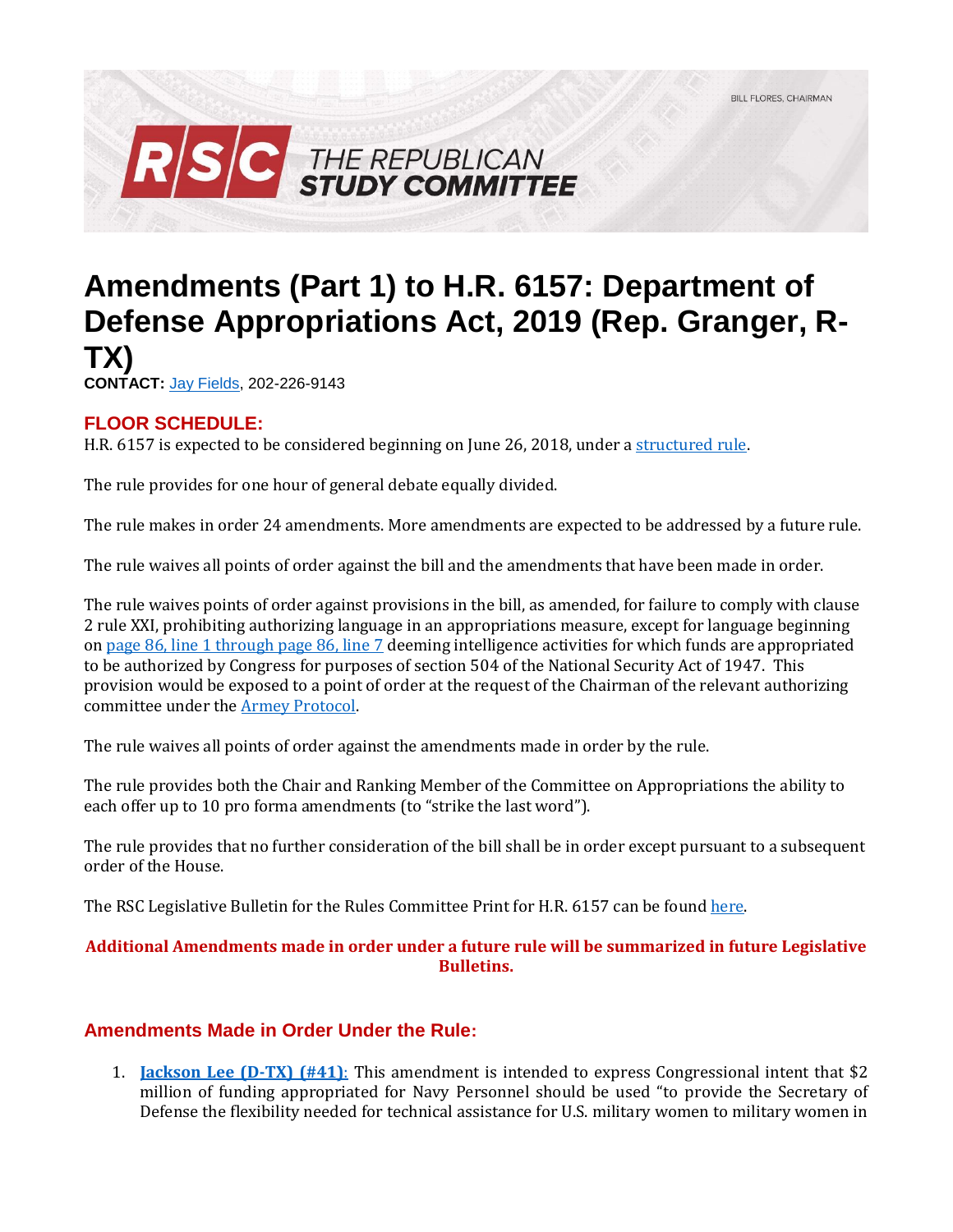other countries combating violence targeting women and children as a weapon of war, terrorism, human trafficking, narcotics trafficking."

2. **[Lowenthal \(D-CA\) \(#13\):](https://amendments-rules.house.gov/amendments/LOWENT_053_xml620181429402940.pdf)** This amendment would increase the Defense-Wide Operations and Maintenance account by \$5 million, with the intent that such funding be used to increase funding for the STARBASE fifth grade youth STEM education program by that amount, and would reduce the Army's Operations and Maintenance account by \$5.6 million.

Some conservatives may believe that youth education programs would be more appropriately funded in a non-defense appropriations measure. Conservatives may be further concerned that cuts to Army Operations and Maintenance could hurt readiness for soldiers in harms' way.

- 3. **[Gallagher \(R-WI\) \(#52\):](https://amendments-rules.house.gov/amendments/GALLWI_058_xml620182128522852.pdf)** This amendment is intended to express Congressional intent that \$48 million of funding appropriated for the Defense-wide Operation and Maintenance account should be used "to support the Maritime Security Initiative to address IndoPACOM budget priorities for building partner capacity to contribute to maritime security and domain awareness."
- 4. **[Napolitano \(D-CA\) \(#1\):](https://amendments-rules.house.gov/amendments/NAPOLI_023_xml619180913411341.pdf)** This amendment is intended to express Congressional intent that \$6 million of funding appropriated for the Defense-wide Operation and Maintenance account should be used for the National Guard Youth ChalleNGe Program.

Some conservatives may believe that programs, such as the National Guard Youth ChalleNGe Program, youth education programs would be more appropriately funded in a non-defense appropriations measure and that funding in the DOD Appropriations bill should be used to provide for the readiness of soldiers in harms' way.

- 5. **[McGovern \(D-MA\) \(#20\):](https://amendments-rules.house.gov/amendments/MCGOVE_032_xml620181625152515.pdf)** This amendment is intended to express Congressional intent that \$250,000 of funding appropriated for the Defense-wide Operation and Maintenance account should be used for "administrative expenses for purposes of creating a military service medal to honor retired and former members of the Armed Forces who are [radiation-exposed veterans](http://uscode.house.gov/view.xhtml?req=(title:38%20section:1112%20edition:prelim)%20OR%20(granuleid:USC-prelim-title38-section1112)&f=treesort&edition=prelim&num=0&jumpTo=true)."
- 6. **[Allen \(R-GA\) \(#113\):](https://amendments-rules.house.gov/amendments/ALLEGA_010_xml621181525432543.pdf)** This amendment is intended to express Congressional intent that \$10 million of funding appropriated for the Defense-wide Operation and Maintenance account should be used for "the Defense POW/Missing Persons Office to assist in identifying unclaimed remains missing since the Korean conflict."
- 7. **[McSally \(R-AZ\) \(#5\):](https://amendments-rules.house.gov/amendments/MCSALL_102_A-10%20wings%20(Revised)625181435413541.pdf)** This amendment would increase the Air Force's Aircraft Procurement account by \$65 million, with the intent that such funding be used to increase funding for A-10 wing replacement, and reduce the Defense-wide Operations and Maintenance account by \$65 million.
- 8. **[Soto \(D-FL\) \(#99\):](https://amendments-rules.house.gov/amendments/SOTO_136_xml62118093901391.pdf)** This amendment would increase funding for the Army's Research, Development, Test and Evaluation account by \$5 million, with the intent that such funding be used for the Quantum Information Sciences program, and decrease the Defense-wide Operations and Maintenance account by \$5 million.
- 9. **[Langevin \(D-RI\)](https://amendments-rules.house.gov/amendments/LANGEV_097_xml62118085607567.pdf) (#59):** This amendment would:
	- a. increase funding by \$10 million for the Army's Research, Development, Test, and Evaluation account with that intent that such funding by used for Weapons and Munitions Technology;
	- b. increase funding by \$30 for the Navy's Research, Development, Test, and Evaluation account with that intent that such funding by used for Innovative Naval Prototypes (\$10 million) and Innovative Naval Prototypes Advanced Technology Development (\$20 million) to be used for accelerated development and prototyping for the electromagnetic railgun; and

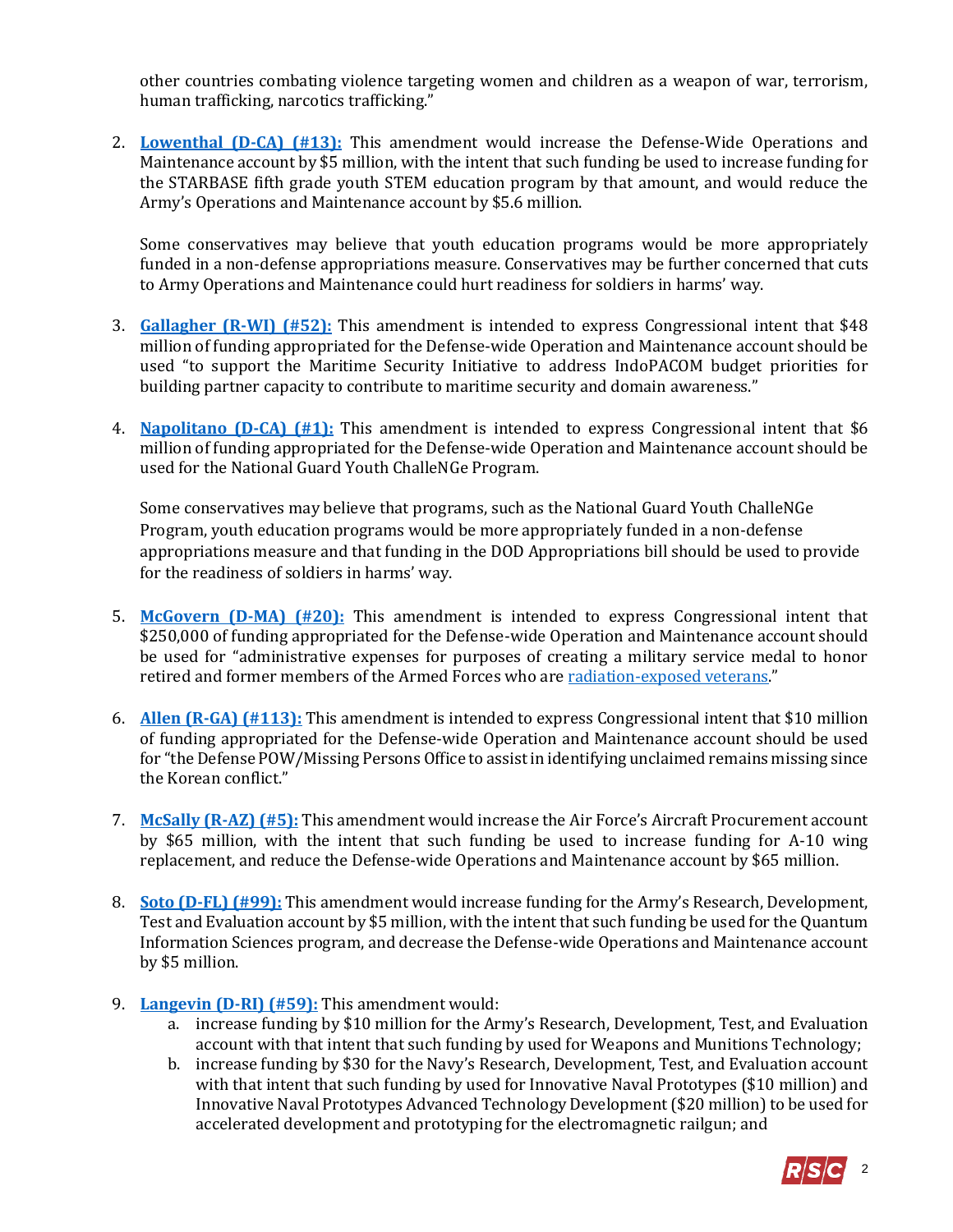- c. decrease funding by \$33 million for the Defense-wide Operations and Maintenance account, and decrease funding by \$7 million for the Defense-wide Research, Development, Test, and Evaluation account.
- 10. **[Lipinski \(D-IL\) \(#18\)](https://amendments-rules.house.gov/amendments/LIPINS_106_xml%20$30M%20version62018162009209.pdf)**: This amendment would increase by \$30 million the Defense-wide Research, Development, Test, and Evaluation account, with the intent that it be used for "MD5, the National Security Technology Accelerator, to support national security innovation and entrepreneurial education programs at universities," and reduce funding for the Defense-wide Operations and Maintenance account by the same amount.

Some conservatives may believe such programs would be more appropriately funded in a nondefense appropriations measure and that funding in the DOD Appropriations bill should be used to provide for the readiness of soldiers in harms' way.

11. **[Larson, John \(D-CT\)](https://amendments-rules.house.gov/amendments/LARSON_041_xml62018203900390.pdf) (#50):** This amendment would increase by \$12.5 million the Defense-wide Research, Development, Test, and Evaluation account, with the intent that it be used for the "National Defense Education Programs (NDEP) account (PE 0601120D8Z) to be directed to the Barry Goldwater Scholarship and Excellence in Education Foundation to remain available until expended," and reduce funding for the Defense-wide Operations and Maintenance account by the same amount.

Some conservatives may believe that funding for scholarship programs, such as the **Barry Goldwater** [Scholarship and Excellence in Education Foundation,](https://goldwater.scholarsapply.org/) would more appropriately be appropriated in a non-defense appropriations measure. Further, conservatives may be concerned over the openended nature of the amendment in that it would allow for obligation of the funds "until expended" instead of for a finite period.

- 12. **[Jackson Lee \(D-TX\) \(#49\):](https://amendments-rules.house.gov/amendments/JACKSO_311_xml620181950215021.pdf)** This amendment would increase funding by \$5 million for the Defense Health Program, with the intent that it be for PTSD purposes, and reduce funding for the Defensewide Operations and Maintenance account by the same amount.
- 13. **[Duffy \(R-WI\)](https://amendments-rules.house.gov/amendments/DUFFY_104_xml62018100542542.pdf) (#6):** This amendment would increase funding by \$10 million for the Defense Health Program account's Congressionally Directed Medical Research Program (CDMRP) , with the intent that it be for the Ovarian Cancer Research Program, and reduce funding for the Defense-wide Operations and Maintenance account by the same amount.

Conservatives may be concerned that the Congressionally Directed Medical Research Program (CDMRP) is already funded at \$752 million, while the president's budget request is zero. According t[o CRS](http://www.crs.gov/Reports/IF10349?source=search&guid=0e87c51078bc4599ab29d3c961428341&index=0), "Members of Congress are frequently lobbied to support adding funding to the annual defense appropriation for medical research on a wide variety of diseases and topics." While medical research is a laudable activity, some conservatives may be concerned that many of the programs funded within the CDMRP are not for military-specific conditions and are duplicative of the type of [research done](https://report.nih.gov/categorical_spending.aspx) at the National Institutes of Health (NIH). According to [Taxpayers for Common Sense](http://public.cq.com/docs/weeklyreport/weeklyreport-000004132596.html), "These programs are clearly earmarks and therefore take money away from other necessary Defense Department functions."

14. **[Soto \(D-FL\) \(#107\):](https://amendments-rules.house.gov/amendments/SOTO_134_xml62018180017017.pdf)** This amendment would increase funding by \$10 million for the Defense Health Program account's Congressionally Directed Medical Research Program (CDMRP), with the intent that it be used for the for Gulf War illness research, and reduce funding for the Defense-wide Operations and Maintenance account by the same amount.

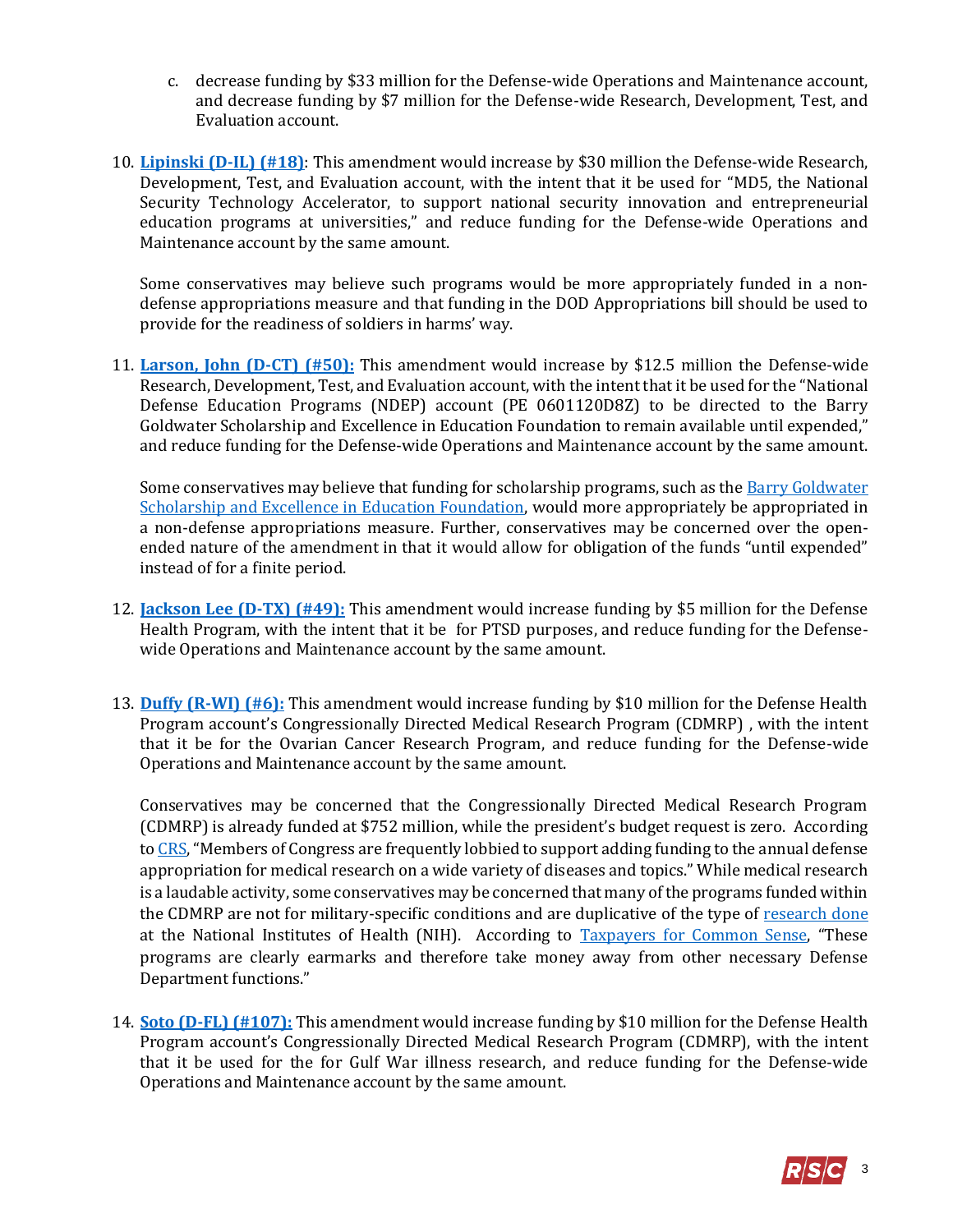- 15. **[Lamborn \(R-CO\)](https://amendments-rules.house.gov/amendments/LAMBOR_050_xml62018172903293.pdf) (#27):** This amendment is intended to express Congressional intent that \$99 million of funding appropriated for the Defense-wide Procurement account be used "to restore funding requested by Missile Defense Agency in the FY19 budget request in order to initiate multiyear procurement of the SM-3 IB interceptor."
- 16. **[Hastings, Alcee \(D-FL\) \(#19\):](https://amendments-rules.house.gov/amendments/HASTFL_058_xml620181555455545.pdf)** This amendment would increase funding by \$5 million for the Defense Health Program account's Congressionally Directed Medical Research Program (CDMRP), with the intent that it be used for the for the Breast Cancer Research Program, and reduce the Defense-wide Research, Development, Test and Evaluation account by the same amount.

Conservatives may be concerned that the Congressionally Directed Medical Research Program (CDMRP) is already funded at \$752 million, while the president's budget request is zero. According t[o CRS](http://www.crs.gov/Reports/IF10349?source=search&guid=0e87c51078bc4599ab29d3c961428341&index=0), "Members of Congress are frequently lobbied to support adding funding to the annual defense appropriation for medical research on a wide variety of diseases and topics." While medical research is a laudable activity, some conservatives may be concerned that many of the programs funded within the CDMRP are not for military-specific conditions and are duplicative of the type of [research done](https://report.nih.gov/categorical_spending.aspx) at the National Institutes of Health (NIH). According to [Taxpayers for Common Sense](http://public.cq.com/docs/weeklyreport/weeklyreport-000004132596.html), "These programs are clearly earmarks and therefore take money away from other necessary Defense Department functions."

17. **[McKinley \(R-WV\)](https://amendments-rules.house.gov/amendments/MCKINL_075_xml621180839403940.pdf) (#51):** This amendment would increase funding by \$5 million for the Defense Health Program account's Congressionally Directed Medical Research Program (CDMRP), with the intent that it be used for the for arthritis research, and reduce operation and maintenance funds for the Defense Health Program account by the same amount.

Conservatives may be concerned that the Congressionally Directed Medical Research Program (CDMRP) is already funded at \$752 million, while the president's budget request is zero. According to CRS, "Members of Congress are frequently lobbied to support adding funding to the annual defense appropriation for medical research on a wide variety of diseases and topics." While medical research is a laudable activity, some conservatives may be concerned that many of the programs funded within the CDMRP are not for military-specific conditions and are duplicative of the type of research done at the National Institutes of Health (NIH). According to Taxpayers for Common Sense, "These programs are clearly earmarks and therefore take money away from other necessary Defense Department functions."

18. **[Speier \(D-CA\) \(#7\):](https://amendments-rules.house.gov/amendments/SPEIER_163_xml620181150545054.pdf)** This amendment is intended to express Congressional intent that \$25 million of funding appropriated for the Defense Health Program account's Congressionally Directed Medical Research Program (CDMRP) be used "to award grants to medical researchers and universities to support research into early detection of chronic traumatic encephalopathy (CTE)."

Conservatives may be concerned that the Congressionally Directed Medical Research Program (CDMRP) is already funded at \$752 million, while the president's budget request is zero. According to CRS, "Members of Congress are frequently lobbied to support adding funding to the annual defense appropriation for medical research on a wide variety of diseases and topics." While medical research is a laudable activity, some conservatives may be concerned that many of the programs funded within the CDMRP are not for military-specific conditions and are duplicative of the type of research done at the National Institutes of Health (NIH). According to Taxpayers for Common Sense, "These programs are clearly earmarks and therefore take money away from other necessary Defense Department functions."

19. **[Huffman \(D-CA\) \(#91\):](https://amendments-rules.house.gov/amendments/HUFFCA_152_xml62118093604364.pdf)** The underlying bill contains a provision that would prohibit the use of funds to buy energy products for the new Rhine Ordnance Barracks Army Medical Center in Germany